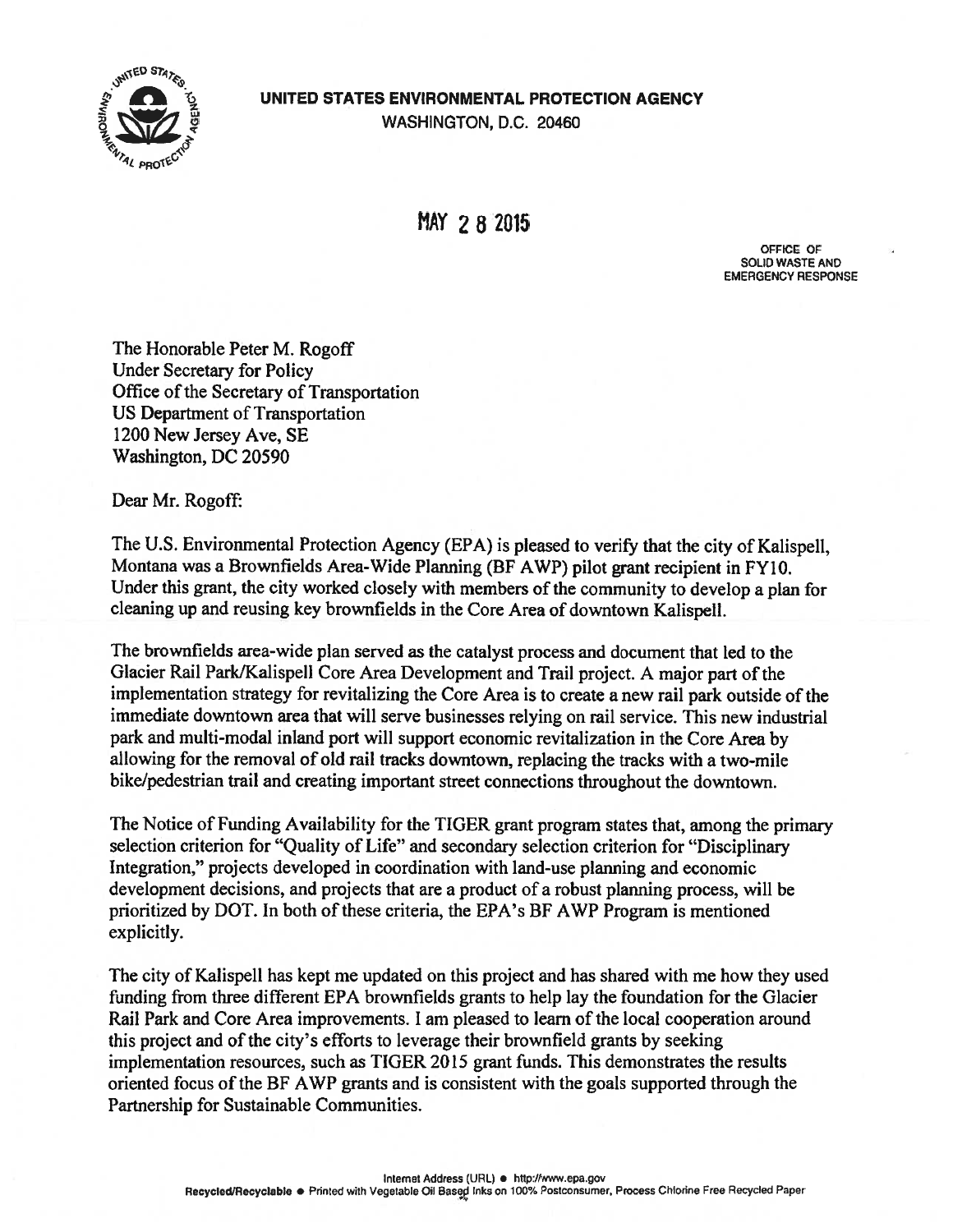If your staff has any questions on this matter, <sup>p</sup>lease contact Aimee Storm at storm.aimee@epa.gov or at  $(202)$  566-0633.

Motty Stanislaws

Mathy Stanislaus Assistant Administrator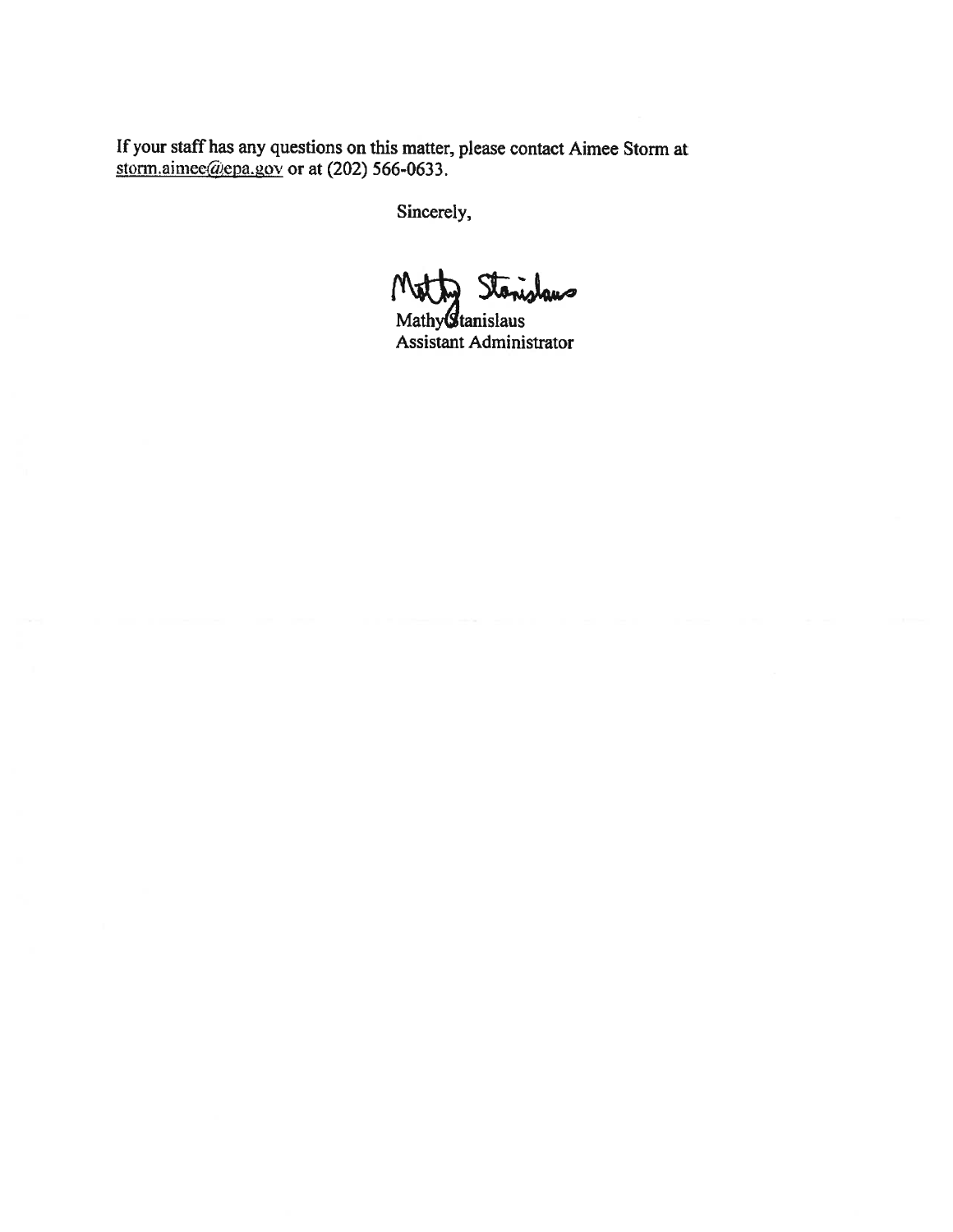

#### UNITED STATES ENVIRONMENTAL PROTECTION AGENCY

REGION 8 1595 Wynkoop Street Denver, CO 80202-1129 Phone 800-227-8917 www.epa.gov/region08

Ref: EPR-ARP

June 2,2015

Mayor Mark Johnson City of Kalispell P.O. Box 1997 Kalispell, MT 59903

> Subject: City of Kalispell, MT: Glacier Rail Park and Kalispell Core Area Development and Trail

Dear Mayor Johnson:

On behalf of the U.S. Environmental Protection Agency, Region 8, I am sending this letter documenting the EPA Brownfield Program's involvement with the Glacier Rail Park and Kalispell Core Area and Trail, for which the City of Kalispell, MT, and the Flathead County Economic Development Authority are applying to the U.S. DOT TIGER <sup>2015</sup> Discretionary Grant Program.

Beginning in 2009, the EPA Brownfields Program has awarded the City of Kalispell <sup>a</sup> total of \$1.4 million in competitive grants to advance the City's goals related to the assessment, remediation and reuse of potentially contaminated brownfield properties. The City used <sup>a</sup> portion of these gran<sup>t</sup> funds to conduct due diligence in the form of Phase <sup>I</sup> and II environmental site assessments at the rail park property. The City has also conducted several assessments and <sup>a</sup> cleanup in the Core Area and has \$700,000 in available EPA cleanup loan funds that could be used in the Core Area.

Additionally, in <sup>2010</sup> the City was awarded <sup>a</sup> \$175,000 Brownfields Area-Wide Planning Grant under the HUD-DOT-EPA Partnership for Sustainable Communities. Based on the completed area-wide <sup>p</sup>lan, the new rail park is <sup>a</sup> precursor that will allow for the removal of the current railroad track through the City and in turn facilitate reinvestment and redevelopment to occur.

The EPA is currently working with the City of Kalispell to conduct Phase <sup>I</sup> and II environmental site assessments and any necessary clean-up <sup>p</sup>lanning at catalytic properties in the Core Area that are propose<sup>d</sup> to be transferred to the Flathead County Economic Development Authority (FCEDA), as well as the railroad track property running through Kalispell to be rail banked to the City for the construction of <sup>a</sup> multi-use trail. It is anticipated that this work will occur throughout summer-fall <sup>2015</sup> under the EPA Targeted Brownfields Assessment Program.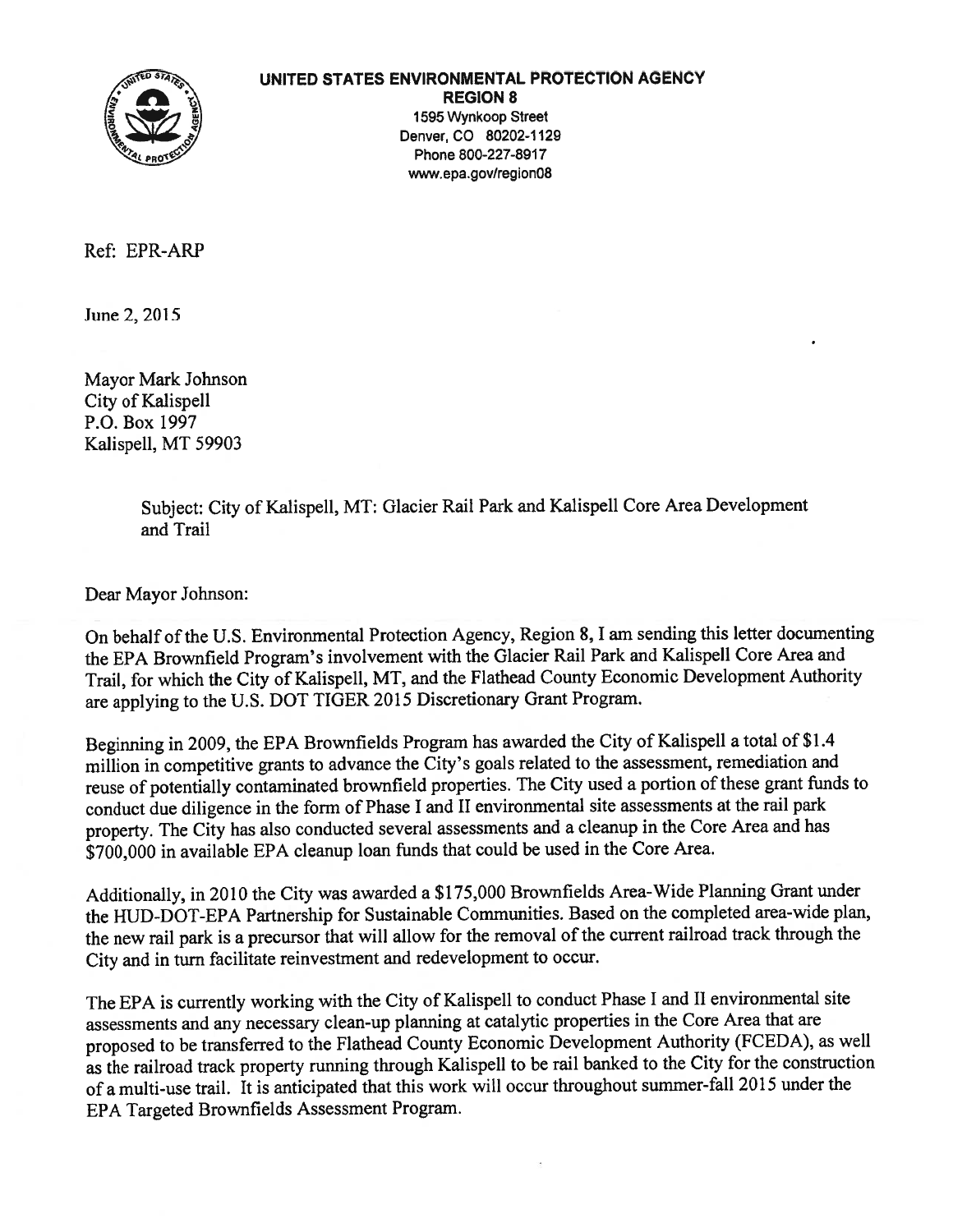Please contact Stephanie Metz (metz.stephanie@epa.gov / 303-312-6184) with any Brownfields related questions.

Sincerely,

 $\left( \begin{array}{c} \rule{0pt}{2.1ex} \rule{0pt}{2.1ex} \rule{0pt}{2.1ex} \rule{0pt}{2.1ex} \rule{0pt}{2.1ex} \rule{0pt}{2.1ex} \rule{0pt}{2.1ex} \rule{0pt}{2.1ex} \rule{0pt}{2.1ex} \rule{0pt}{2.1ex} \rule{0pt}{2.1ex} \rule{0pt}{2.1ex} \rule{0pt}{2.1ex} \rule{0pt}{2.1ex} \rule{0pt}{2.1ex} \rule{0pt}{2.1ex} \rule{0pt}{2.1ex} \rule{0pt}{2.1ex} \rule{0pt}{2.1ex} \$ 

Daniel Heffernan Brownfields Coordinator Assessment and Revitalization Program

CC: Katharine Thompson, Community Development Manager, City of Kalispell

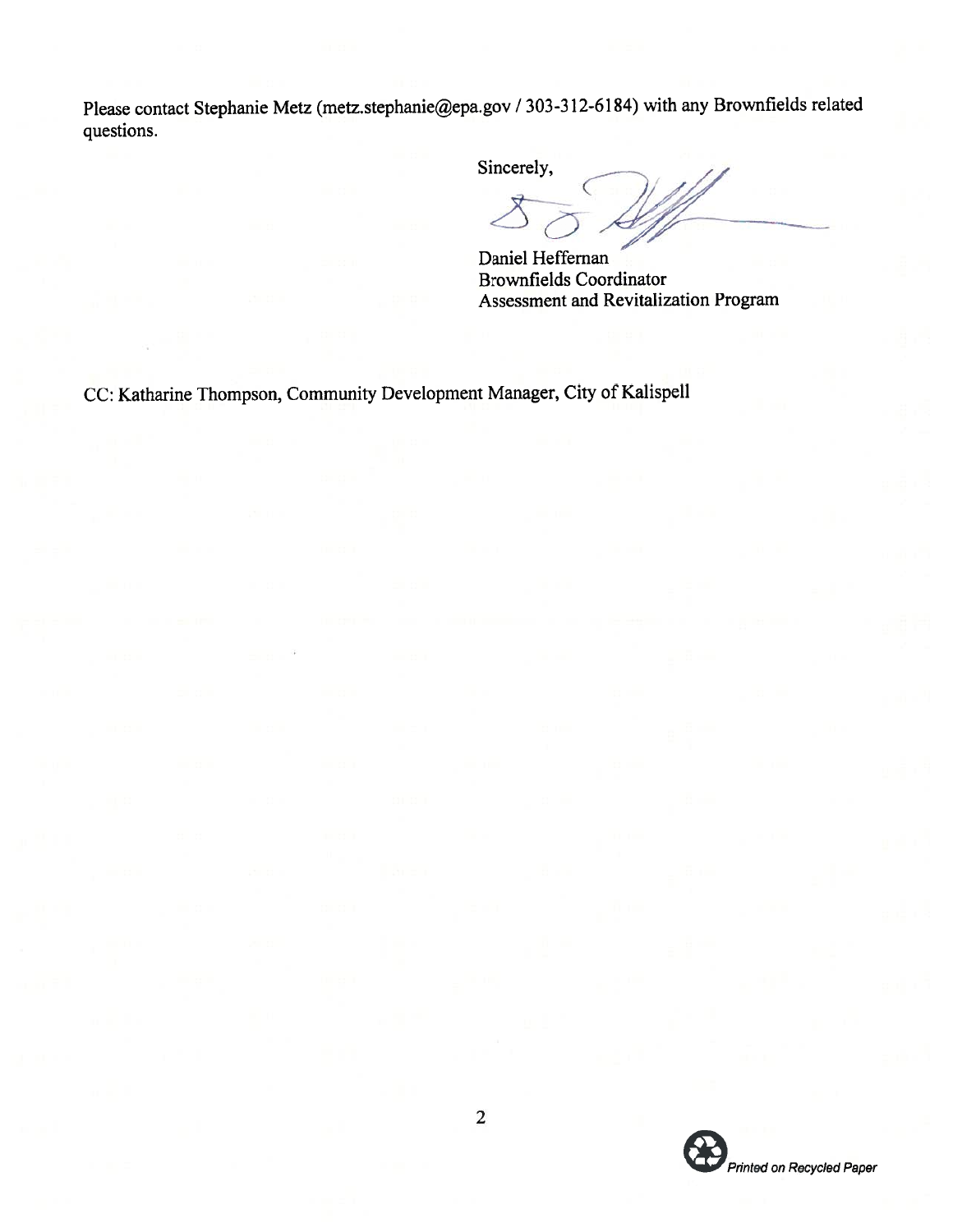

May 28, 2015

The Honorable Anthony Foxx, Secretary United States Department of Transportation 1200 New Jersey Avenue, SE Washington, DC 20590

RE: Letter of Acknowledgement: City of Kalispell, Montana Transportation Investment Generating Economic Recovery (TIGER) Grant Proposal, "Glacier Rail Park/Kalispell Core Area Development and Trail"

Dear Secretary Foxx:

We acknowledge and support the City of Kalispell's request for Tiger Grant funding for redevelopment of Kalispell's downtown core area. Immediate benefits of this project include the following:

- This redevelopment project provides a catalyst for the revitalization of the former railroad spur that bisects 44 acres of underutilized properties in the heart of Kalispell's downtown. Many of these properties are current or potential Brownfields sites. The former railroad spur will become a showcase trail corridor creating alternative transportation and access to the downtown core area.
- Industrial businesses will be moved out of the downtown area to the "Glacier Rail Park." The rail park is along the tracks and will be co-located with other industrial properties east of town.
- The rail park component of the project represents a Brownfields-supported redevelopment for a reclaimed gravel pit, a small portion of which is included in a Montana Comprehensive Environmental Cleanup and Responsibility Act (CECRA) Facility (the K.R.Y. Site). Environmental concerns and CECRA liability are discussed in the department's responses to the Environmental Assessment Consultation for this grant application.
- The City of Kalispell previously used Brownfields assessment grant funding to complete Phase <sup>I</sup> and Phase II Environmental Site Assessments in this area.

If you have any questions about the role of the Brownfields Program in this Tiger Grant Proposal area, please feel free to contact Jeff Kuhn at (406) 444-6567 or jkuhn@mt.gov. Questions concerning the CECRA facility should be directed to Travis Erny at (406) 444-6802 or terny@mt.gov.

1'  $\sqrt{2}m$ 

Tom Livers Director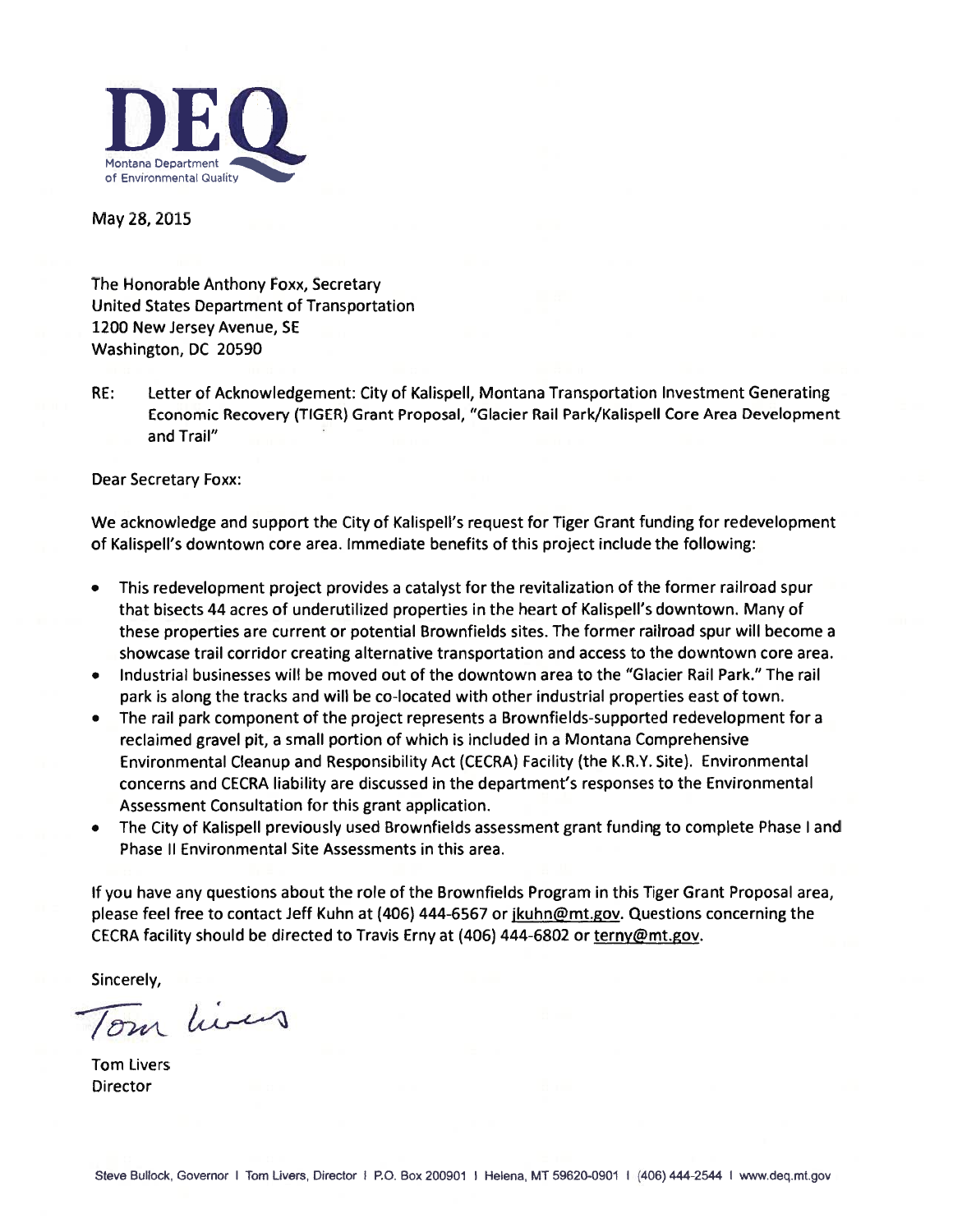### Flathead County **Board of Commissioners**

(406) 758-5503

Pamela J. Holmquist Gary D. Krueger Philip B. Mitchell



June 1,2015

The Honorable Anthony Foxx, Secretary U. S. Department of Transportation 1200 New Jersey Avenue, SE Washington, DC 20590

### RE: Glacier Rail Park/Kalispell Core Area Development and Trail

Dear Secretary Foxx,

We are writing in support of the Glacier Rail Park/Kalispell Core Area Development and Trail project for which the City of Kalispell and the Flathead County Economic Development Authority are requesting TIGER 2015 Discretionary Grant funding. The proposed \$21 million investment in rail, road, utility infrastructure, multi-use trail and complete road connections to develop the Rail Park and revitalize the Kalispell Core Area will leverage the area's access to the BNSF rail line and the Great Northern Corridor. This project will result in job creation, economic growth and more freight movement in the region as well as allow the community to invest in the development of its own resources. A \$10 million investment of TIGER 2015 funds in this existing project will leverage more than \$11 million in private, county and city funds.

This project supports the mission of economic development by enhancing the region's economic base and fostering job creation in the Flathead Valley in two ways. It creates shovel-ready sites that can be promoted to expanding businesses requiring rail — encouraging them to locate in the region. Additionally, under-utilized brownfields in the Core Area can be promoted to attract new businesses or accommodate expanding local businesses. The county has long been supported by the traditional industries of agriculture, wood products and manufacturing. As those industries change and the economy evolves it is important to invest in the infrastructure that connects industry to national and international markets. Flathead County is 120 miles from the nearest Interstate highway, but the BNSF line runs directly through the county and is part of the Great Northern Corridor. This line is currently an underutilized resource, but the FCEDA Rail Park and the proposed transload facility will allow many more businesses access to that line and the markets on the West Coast, in Canada and in the Great Lakes Region.

The project also improves the local transportation system, making a significant investment that will benefit the community for decades.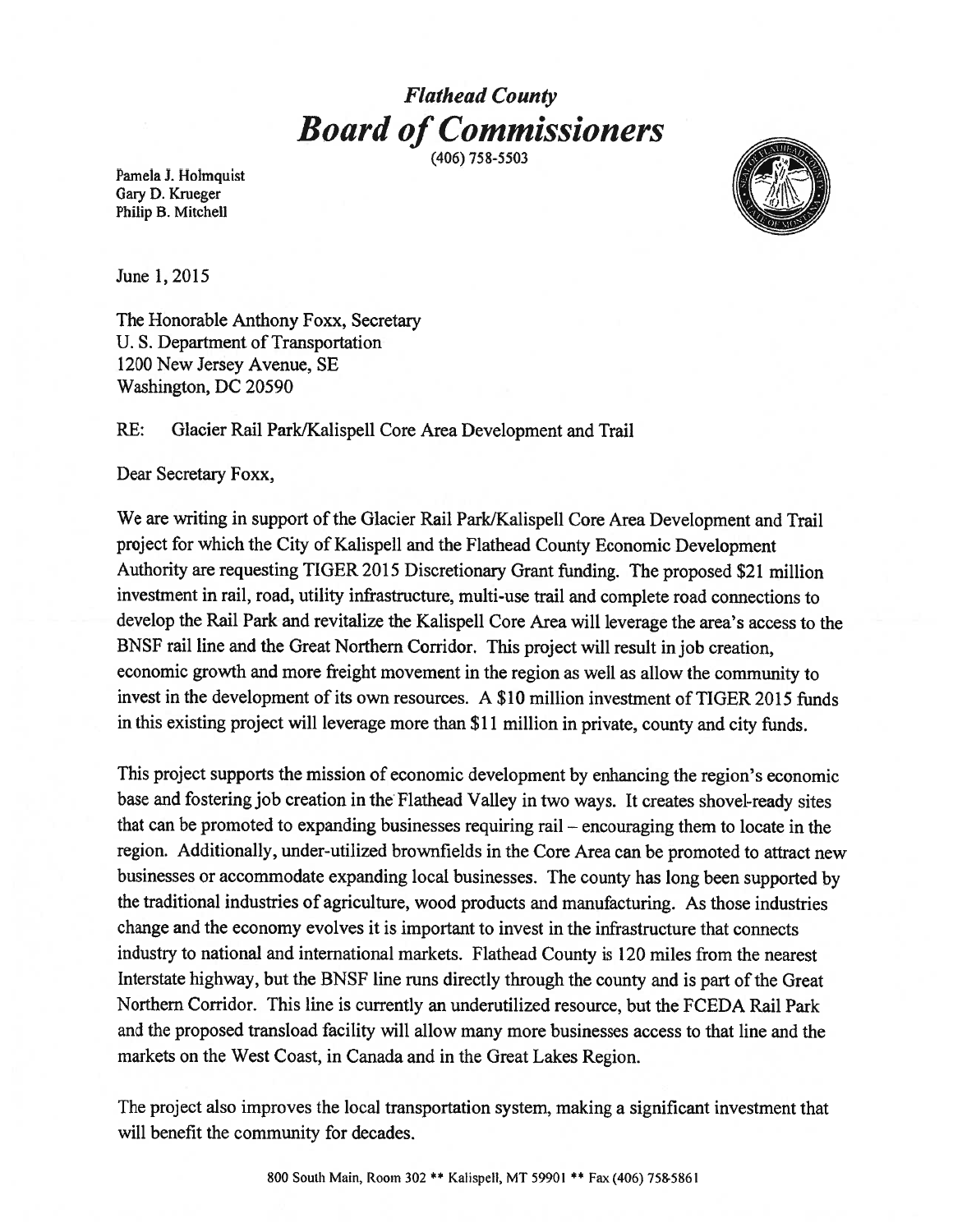A. Foxx June 1,2015 Page Two

.

- It would remove a significant barrier to north-south pedestrian and vehicle traffic in Kalispell. Presently there are only 6 crossings along this almost 2 mile corridor through the heart of our downtown.
- It would serve to connect the east side of Kalispell with the west side of Kalispell via a safe pedestrian route.
- It would be instrumental in allowing redevelopment to occur in downtown Kalispell.
- It would connect the unincorporated community of Evergreen on the east side of Kalispell with Kalispell proper.
- Finally, it would connect Woodland Park, the largest park in Kalispell, and the Willow Glen Trail (3 miles on the east side) with the Somers to Kila Trail system which we have developed. This 22 miles long facility is a showpiece that connects the communities of Somers, Kalispell and Kila.

This project results from five years of planning and collaboration between the City of Kalispell, Flathead County, residents and local businesses. Taken as a whole, the project is transformative. It is a model for high level, meaningful public involvement; appropriate federal investment answering the "but-for" question; local and regional collaboration that reaches across political jurisdictions; creation of public-private partnerships; creating safer conditions for residents and furthering economic growth at every level from the individual putting food on the table to the expansion of international trade. This community has worked at every step to find solutions to the current challenges on the ground and create innovations that will make our region viable and livable for our grandchildren.

Sincerely, FLATHEAD COUNTY BOARD OF COMMISSIONERS

 $\chi$ Pamela J. Holmquist, Chairman

 $D/f_{\rightarrow}$ 

Krueger, Member

Phi

Philip B. Mitchell, Men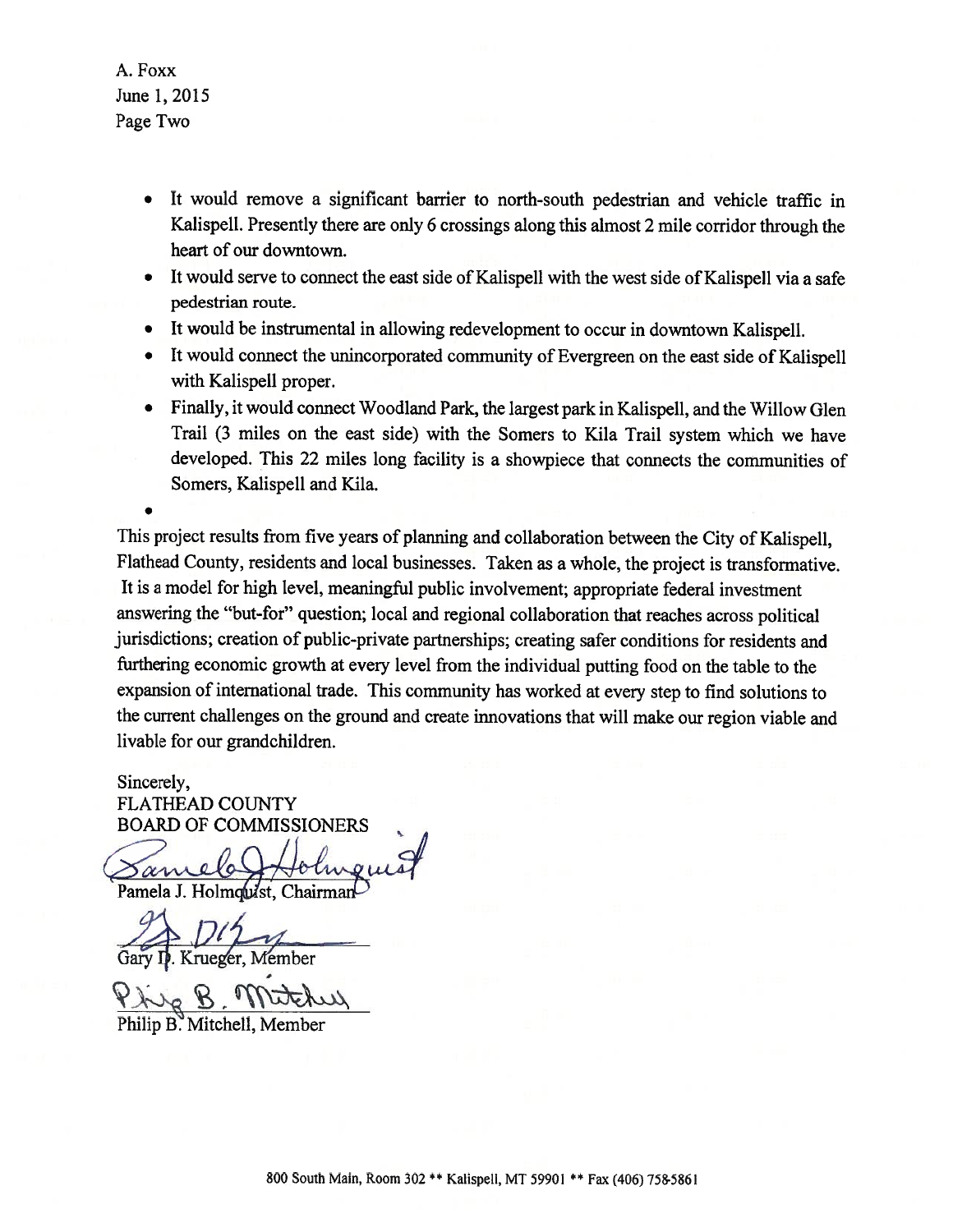

### **Flathead City-County Health Department**

1035 First Ave. West Kalispell, MT 59901 (406) 751-8101 FAX 751-8102 Family Planning Services www.flatheadhealth.org

Community Health Services<br>751-8110 FAX 751-8111 Environmental Health Services Home Health Services 751-6800 FAX 751-6807 WIC Services 751-8170 FAX 751-8171 Animal Shelter 752-1310 FAX 752-1546

June 2, 2015

The Honorable Anthony Foxx, Secretary U.S. Department of Transportation 1200 New Jersey Avenue, SE Washington, DC 20590

RE: Glacier Rail Park/Kalispell Core Area Development and Trail

Dear Secretary Foxx,

On behalf of the Flathead City-County Health Department, lam sending this letter in support of the Glacier Rail Park application for which the City of Kalispell and the Flathead County Economic Development Authority is requesting National Infrastructure Investments (TIGER VI) grant funding. The proposed \$21.1M investment in railroad and utility infrastructure to develop the Glacier Rail Park for tenants will leverage the area's access to the BNSF rail line, resulting in job creation and the more efficient use of both public and private resources. A \$10 million investment of TIGER funds will be matched with private, city and county funds to total \$21.1 M to bring this property to its fullest potential for economic growth. <sup>A</sup> key component of this plan is the relocation of the two rail users in downtown Kalispell to the rail park in order to facilitate the removal of track currently strangling the downtown area and hampering new and appropriate development while providing an appropriate location for industrial development.

At this time, fertilizer facilities are in close proximity to homes and propane is currently being brought in by rail to this neighborhood. By relocating these two rail users in downtown Kalispell to the rail park and removing the fertilizer facilities and propane, the safety and health of the residents of Kalispell in the immediate surrounding area will be protected. Of particular note, the census tract immediately south of these identified properties has over 20% percent of the population at 100% of the Federal Poverty Level with very little opportunity to relocate. The removal of the rail line will facilitate the construction of two mile of bike/walking path allowing a safe means to move east and west through Kalispell.

TIGER grant funds would accelerate the development of the rail park creating a location for existing businesses to consolidate operations and increase rail traffic use and for new and relocating businesses to improve efficiencies and cut costs while expanding their rail use. Flathead County Economic Development Authority has been planning and preparing to create a rail-served industrial park for well over ten years, purchasing property and setting aside funds to prepare for an opportunity that will benefit businesses and communities throughout northwest Montana. Significant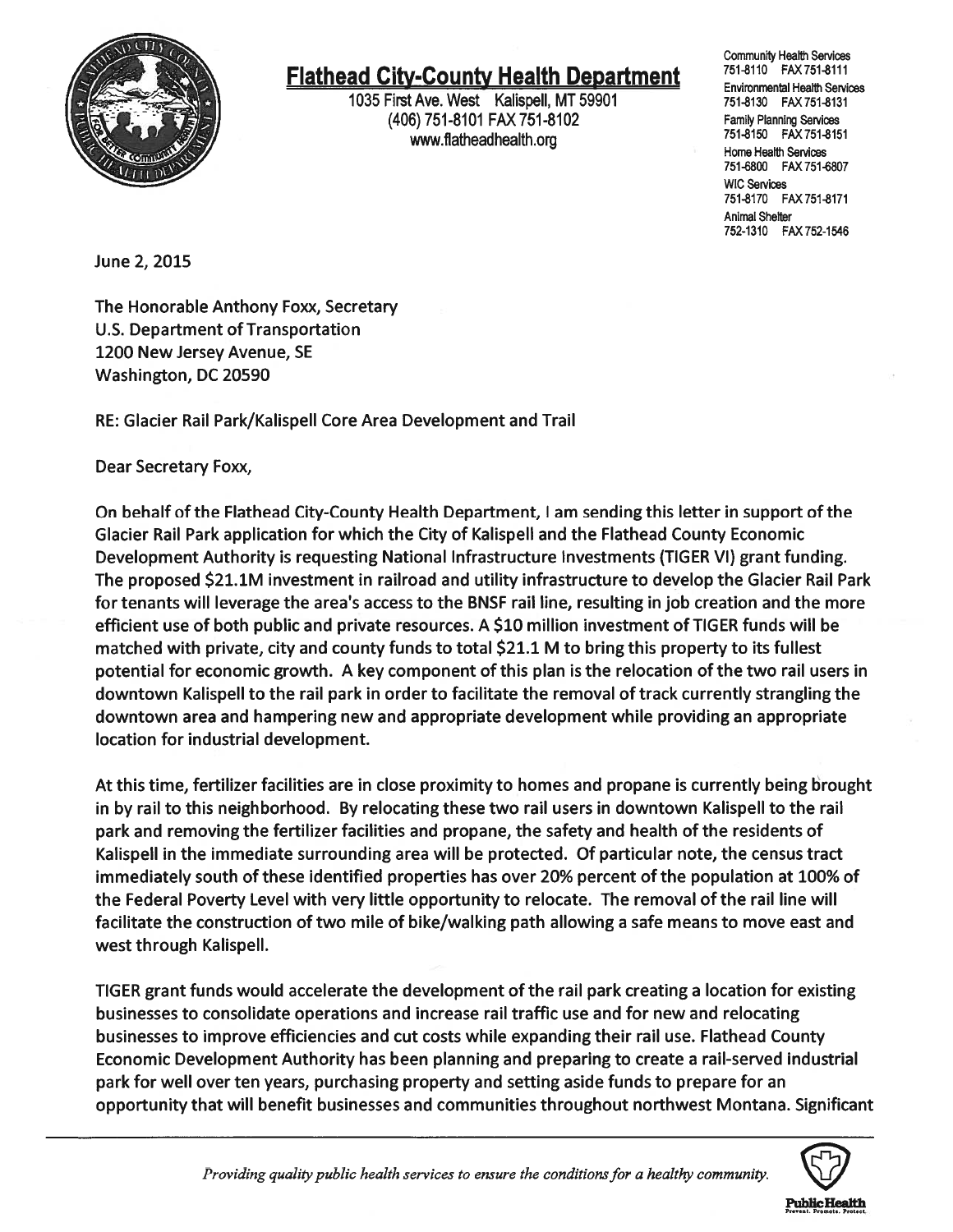TIGER VI Grant June 2, 2015 Page 2

strategic and financial partnership between the City of Kalispell, Flathead County Economic Development Authority (FCEDA), Burlington Northern Santa Fe Railroad (BNSF) has already taken place and will continue as the project proceeds.

We strongly urge approval of this grant application as the investment in infrastructure will enhance the economic vitality of the community. The development will encourage businesses to invest in their own growth resulting in the creation of jobs, diversity in the economy and a broader tax base.

Sincerely, Joseph W. Russell, M.P.H. Health **Officer** 

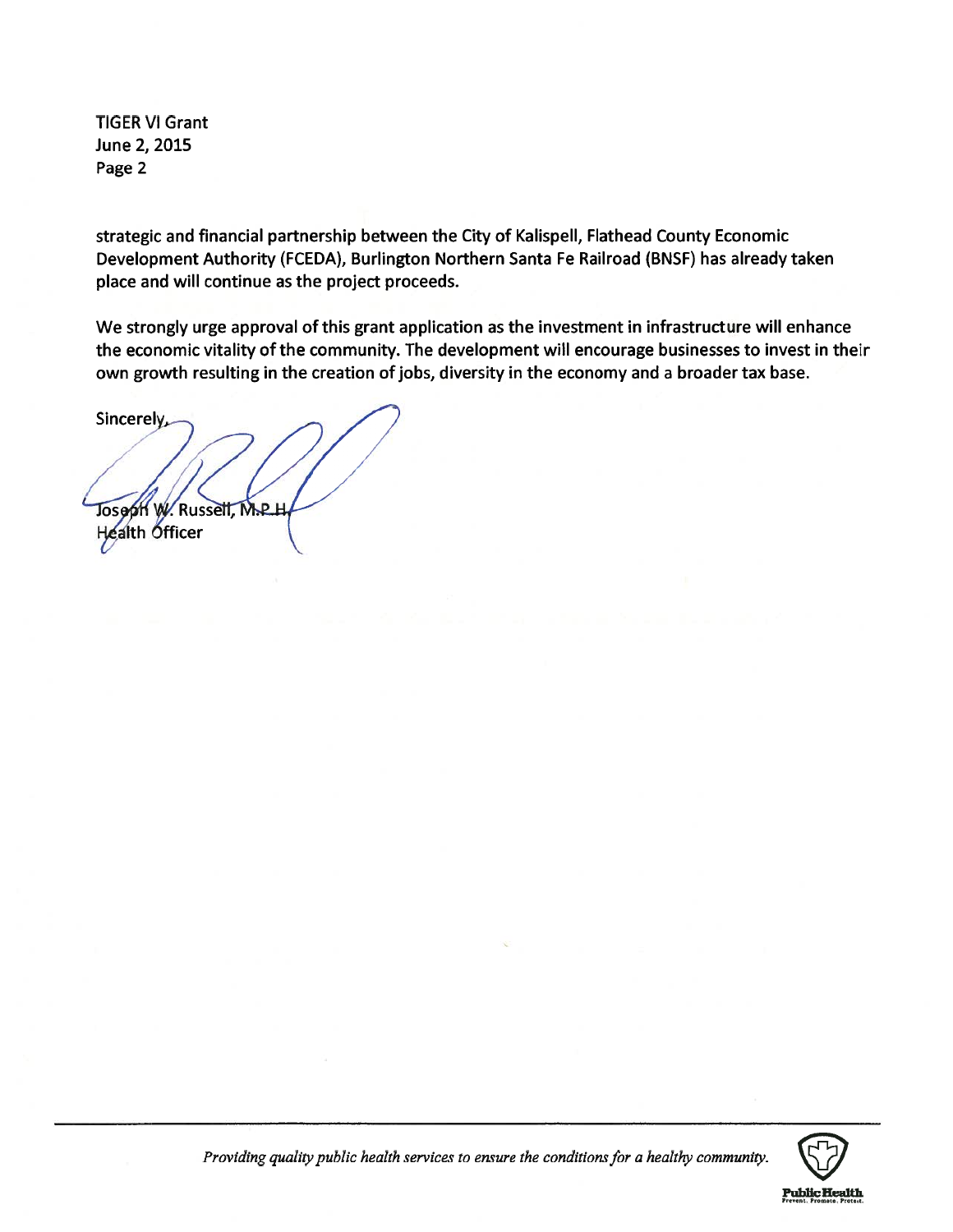

1035 First Ave West Kalispell, MT 59901 oFFICE 406.751.8200 406.751.8210 EMAIL planningweb@flathead.mt.gov wes flathead.mt.gov/planning\_zoning

May28,2015

The Honorable Anthony Foxx, Secretary U.S. Department of Transportation 1200 New Jersey Avenue, SE Washington, DC 20590

RE: Glacier Rail Park/Kalispell Core Area Development and Trail

Dear Mr. Foxx,

On behalf of the Flathead County Planning and Zoning Office, I am sending this letter in support of the Glacier Rail Park/Kalispell Core Area Development and Trail application, for which the City of Kalispell and the Flathead County Economic Development Authority is requesting National Infrastructure Investments (TIGER 7) grant funding.

The proposed eastern ingress/egress to the park will provide a boost to the Evergreen community adjacent to the City of Kalispell. New and enhanced employment opportunities would benefit the entire community. Brownfield development surrounded by existing highways, commercial uses and rail lines and near air services and residential development is extraordinarily efficient. Increased traffic in a developed commercial area is good for existing retail, foodservice and lodging businesses. Spin-off and symbiotic businesses that re-purpose existing vacant commercial real estate adjacent to the park could help revitalize and refresh the Evergreen community. The proposed trail using the soon to be abandoned rail right-of-way will connect the communities of Evergreen and Kalispell and provide an important pedestrian link between neighborhoods, jobs and services.

All of these things and more are possible benefits of the proposed rail park.

Sincerely,

BJ Grieve, AICP®, CFM®

Planning Director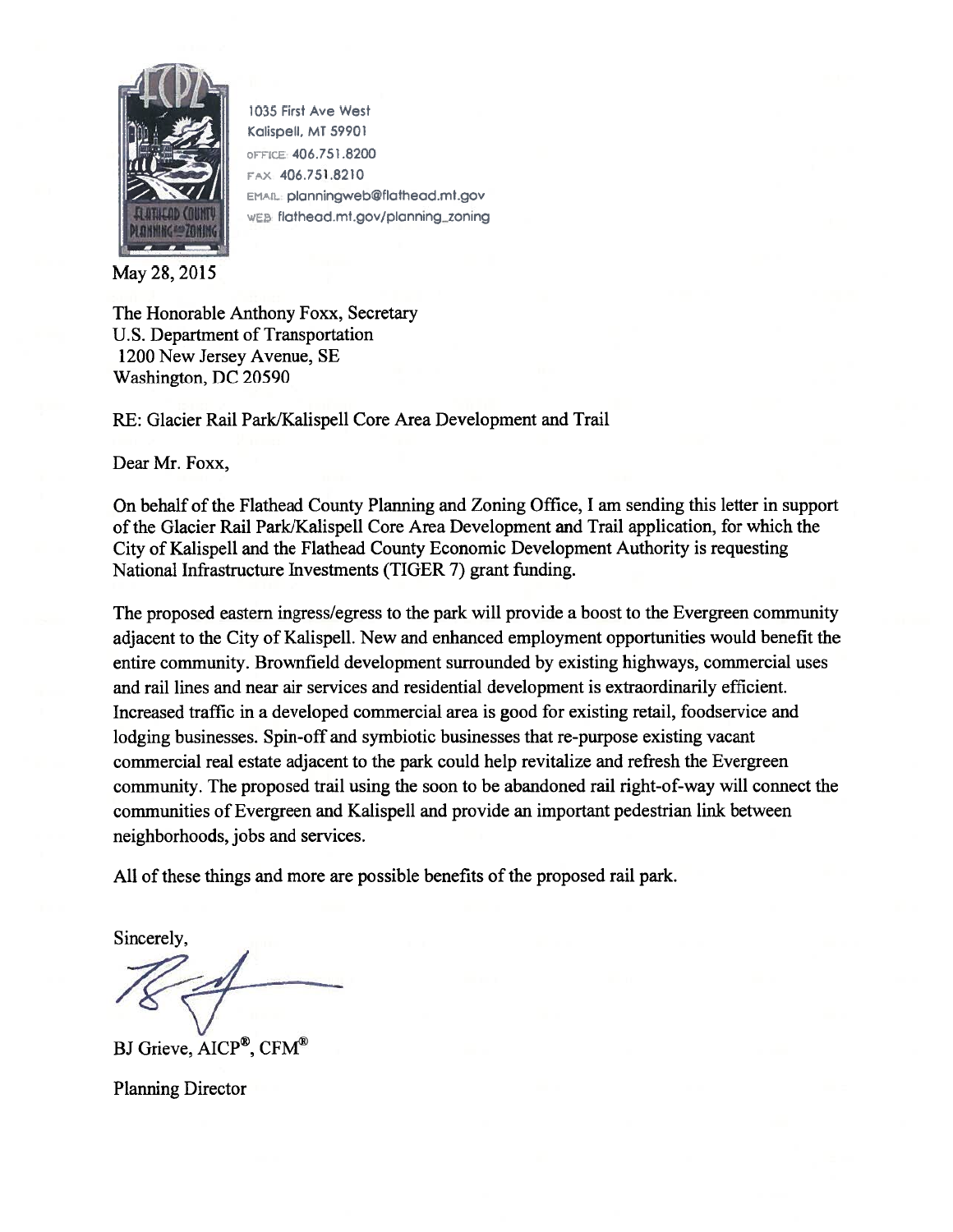

Flathead County Agency on Aging<br>160 Kelly Road<br>Kalispell, MT 59901<br>406.758.5730 160 Kelly Road Kalispell, MT 59901 Agency 406.758.5730

May 27, 2015

The Honorable Anthony Foxx, Secretary U.S. Department of Transportation 1200 New Jersey Avenue, SE Washington, DC 20590

Re: Support for Glacier Rail Park/Kalispell Core Area Development and Trail TIGER Grant Application

Dear Secretary Foxx:

I am writing on behalf of the Flathead County Agency on Aging to express support for the City of Kalispell and the Flathead County Economic Development Authority's (FCEDA) grant application to secure funding for the Glacier Rail Park/ Kalispell Core Area Development and Trail project.

A primary focus of the project is removal of track in downtown Kalispell which will allow for redevelopment of the city's Core Area with pedestrian-friendly, accessible businesses and public spaces. In addition, the project will support conversion of the old rail line through Kalispell into a 2-mile bike and pedestrian trail, enabling citizens to navigate the city center without use of personal vehicles.

The population of Flathead County is aging rapidly. Almost 25% ofresidents are currently age 60 or older and that number is expected to rise to approximately 30% over the next 10 years. Further, the area directly impacted by this project is in close proximity to multiple senior housing complexes and to neighborhoods with a high concentration of senior citizens. Older adults depend on easy and safe access to shopping, social activities, exercise/recreational opportunities, health care and social services, etc. to maintain their independence and health and well-being, especially at the point where they no longer drive or their driving is limited. The walkable, accessible, public transit friendly development that will result from this project is critical to the ability of our older citizens to remain in their homes and a part of our community.

I strongly urge approval of this grant application as it promotes greatly improved community access for older adults and strengthens the economic vitality of the area as a whole.

Courtheyspand

Lisa Sheppard, MSSW, MPAff Director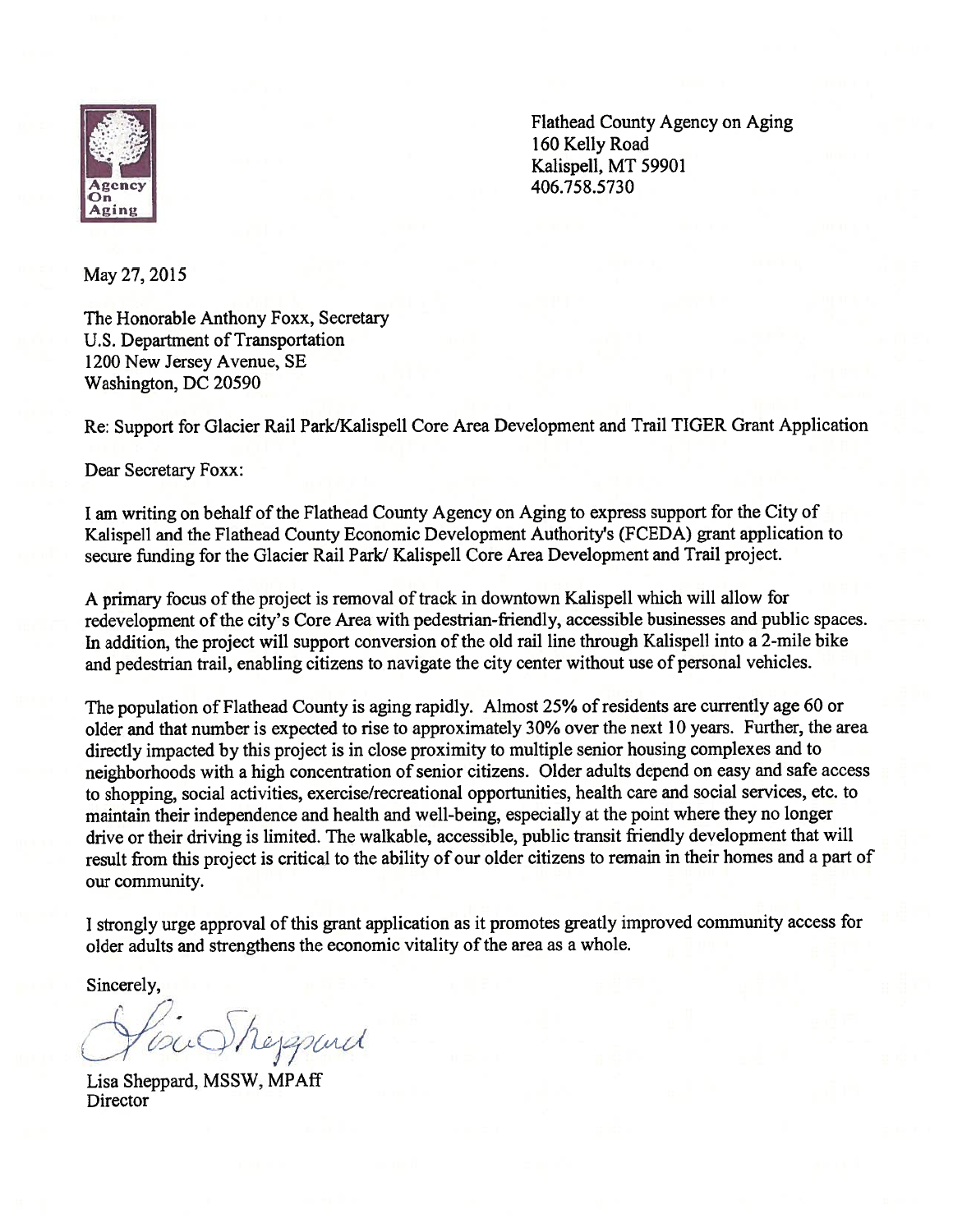

May 26, 2015

The Honorable Anthony Fox, Secretary U.S. Department of Transportation 1200 New Jersey Avenue, SE Washington, DC 20590

RE: Glacier Rail Park and Kalispell Core Area Development and Trail/TIGER Grant Application

Dear Mr. Fox,

The Board of Trustees of ImaginelF Libraries, Ftathead County, wouLd Like to convey our strong support for the Glacier Rail Park application, for which the City of Kalispell and the Flathead County Economic Development Authority is requesting NationaL Infrastructure Investments (TIGER VI) grant funding.

The proposed investment in infrastructure to develop the Kalispell Rail Park for tenants will leverage access to the BNSF rail line, resulting in new job creation and more efficient use of pubLic and private resources. The planned relocation of two current raiL users in downtown Kalispell to the rail park will facilitate the removal of track that seriously hinders rather than serves downtown Kalispell, while also providing an appropriate location for industrial development.

ImaginelF Library, Kalispell, is located in downtown Kalispell. With the removal of the track running through downtown, and the completion of a new bike and walking trail, citizens will have better access to the Library. The bike and walking trail will allow citizens from Evergreen and other areas of Katispelt to visit the library with ease as we strive to grow our users and offer hands-on transformative Learning experiences to our citizens.

In our facilities master plan for over a decade, a new Main Library would be a much anticipated anchor in the redevelopment of the Core Area and downtown Kalispell. These grant dollars will allow our community to enjoy a cleaner, safer, and more agreeable city as well as promote sustainable economic development. We strongly endorse approval of this grant application.

Sincerely,

ALbert Logan, Chair Library Board of Trustees

KALISPELL 247 ist Avenue East Kalispell, MT 59901 406758.5820

BIGFORK 525 Electric Avenue Bigfork, MT 59911 406 837.6976

COLUMBIA FALLS 130 6th Street West Columbia Falls, MT 59912 406.892.59(9

MARION

205 Gopher Lane Marion, MT 59925 406854 2333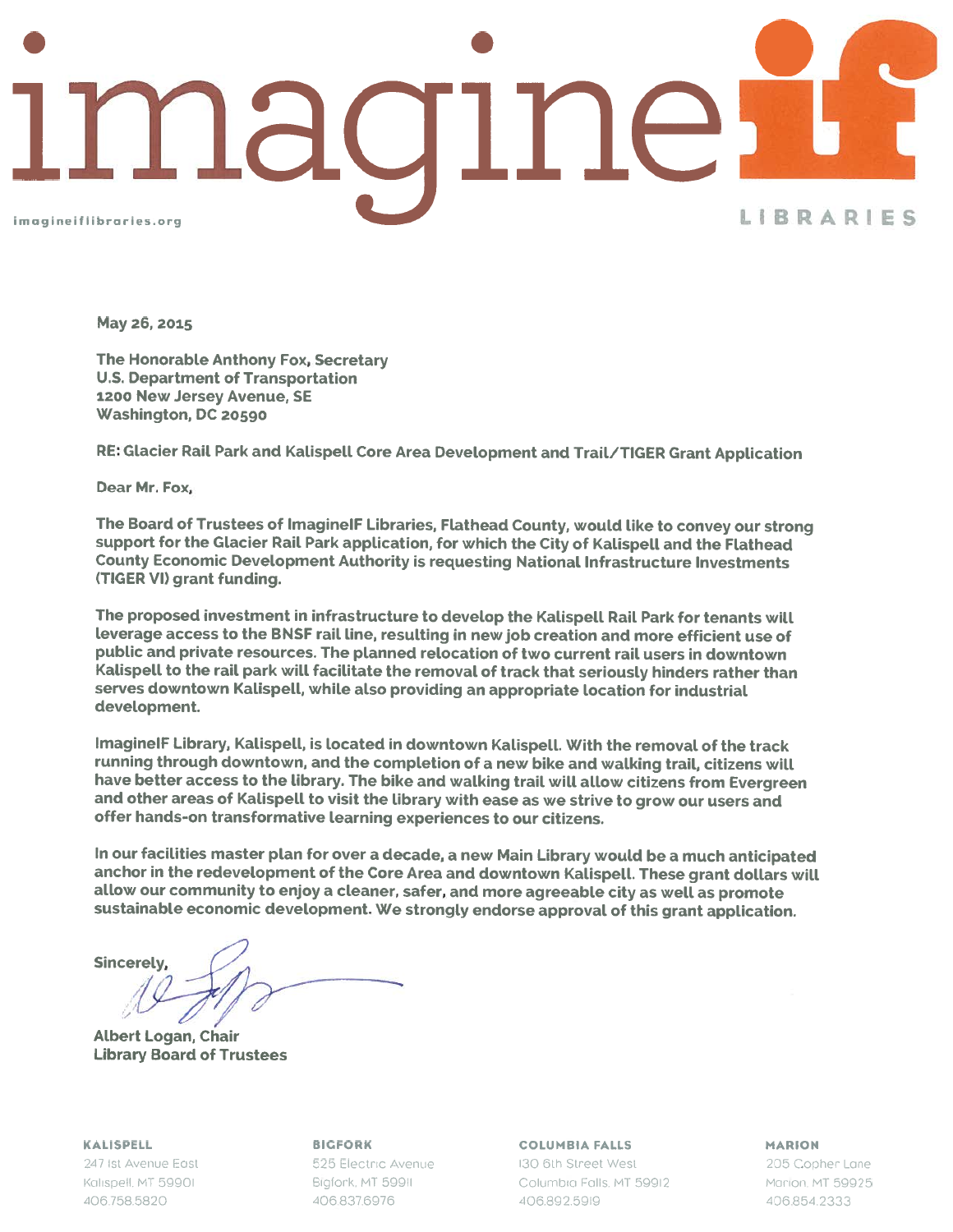

## Kalispell Public Schools

233 1st Ave. East - Kalispell, Montana 59901

Phone: (406)751-3400 Fax (406)751-3416

Phone (406)751-3434 Phone (406)751-3434 Phone (406)751-3444 Phone (406)751-3408

Mark Flatau Dan Zorn Tracy Scott Chris Bilant

SUPERINTENDENT ASST. SUPERINTENDENT HUMAN RESOURCES FEDERAL PROJECTS

May 26, 2015

The Honorable Anthony Foxx, Secretary United States Department of Transportation 1200 New Jersey Avenue, SE Washington, DC 20590

RE: Glacier Rail Park/Kalispell Core Area Development And Trail

Dear Mr. Foxx,

Please consider this a letter of support for the US DOT TIGER 2015 Discretionary grant program for specific use in establishing the Glacier Rail Park/Kalispell Core Area Development and Trail project. A project of this magnitude would greatly benefit the community of Kalispell and the entire Flathead Valley by providing safe alternative transportation options including walking and biking trails for use by the community's youngest residents-who don't drive, and to whom <sup>I</sup> am committed to serve.

Redevelopment through the Core Area and even at the rail park will increase property values and support the education system without unduly placing a financial burden on a few property owners. The development will allow for more people to enjoy all that our community has to offer through outdoor recreation, ease of travel to connect citizens of this economically disadvantaged section of the community to work and education opportunities and allow for redevelopment of 44 acres of vacant, blighted, brownfields properties creating new vitality in the center of the community.

As a school district serving approximately 5800 students along with thirteen K-8 Partner Districts that house another 1500 students, safe and easy access to our communities is a real need. This project would provide safer routes to schools in addition to the reasons stated above. <sup>I</sup> urge your approval of this vital project that would positively impact our communities.

 $1.40L$ 

Mark Flatau Superintendent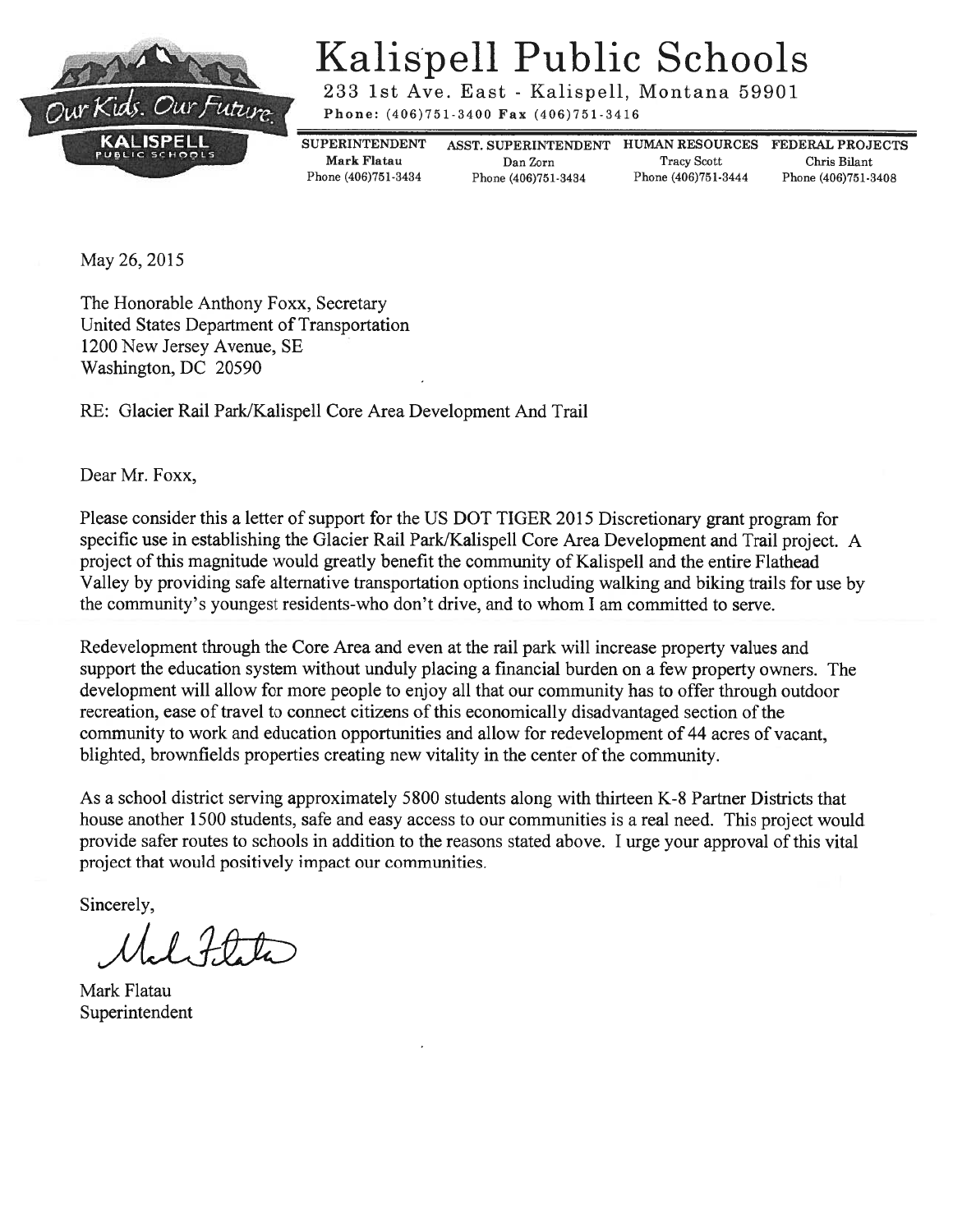

PC Box 201001 Heleno MT 59620 1001

May 27, 2015

The Honorable Anthony Foxx U.S. Secretary of Transportation 1200 New Jersey Avenue SE Washington, DC 20590

#### Subject: FY <sup>2015</sup> TIGER Discretionary Grant Application — Kalispell / FCDEA Rail Industrial Park

Secretary Foxx,

Please consider the Montana Department of Transportation's (MDT) support for the City of Kalispell and the Flathead County Economic Development Authority's (FCDEA) request for 2015 TIGER grant funds to develop a rail-industrial park.

This project will develop a 44) acre rail industrial park on the eastern edge of Kalispell. The development of this project would aid in safety to the urban transportation system by removing six at-grade rail crossings and reducing heavy truck traffic from the busy city center.

The development of the Rail Industrial Park will improve community safety and economic viability. The project will also encourage healthy transportation alternatives by converting some of the old rail alignment to bicycle/pedestrian facilities to improve connectivity between residential areas and the commercial and recreational attractions, and also providing <sup>a</sup> safe grade separated crossing of the very busy US-2 National Highway System route.

MDT has been working with FCDEA's consultant and has reached agreement for the location of <sup>a</sup> new traffic control signal on US-2, and we will continue to work cooperatively through our review proccsses for any project related roadway improvements.

The TIGER grant program is an opportunity to complete an otherwise unfunded project that will have long term benefits to the economy and safety of the traveling public.

If awarded TIGER funds, MDT will complete any necessary STIP actions to ensure there is no impact to the project schedule.

Thank you for your consideration of funding this project with TIGER discretionary funds,

Sincerely

Mike Tooley, Directof Department of Transportation

Copy Lynn Zanto, MDT Rail, Transit & Planning Division Administrator Ed Toavs, MDT Missoula District Administrator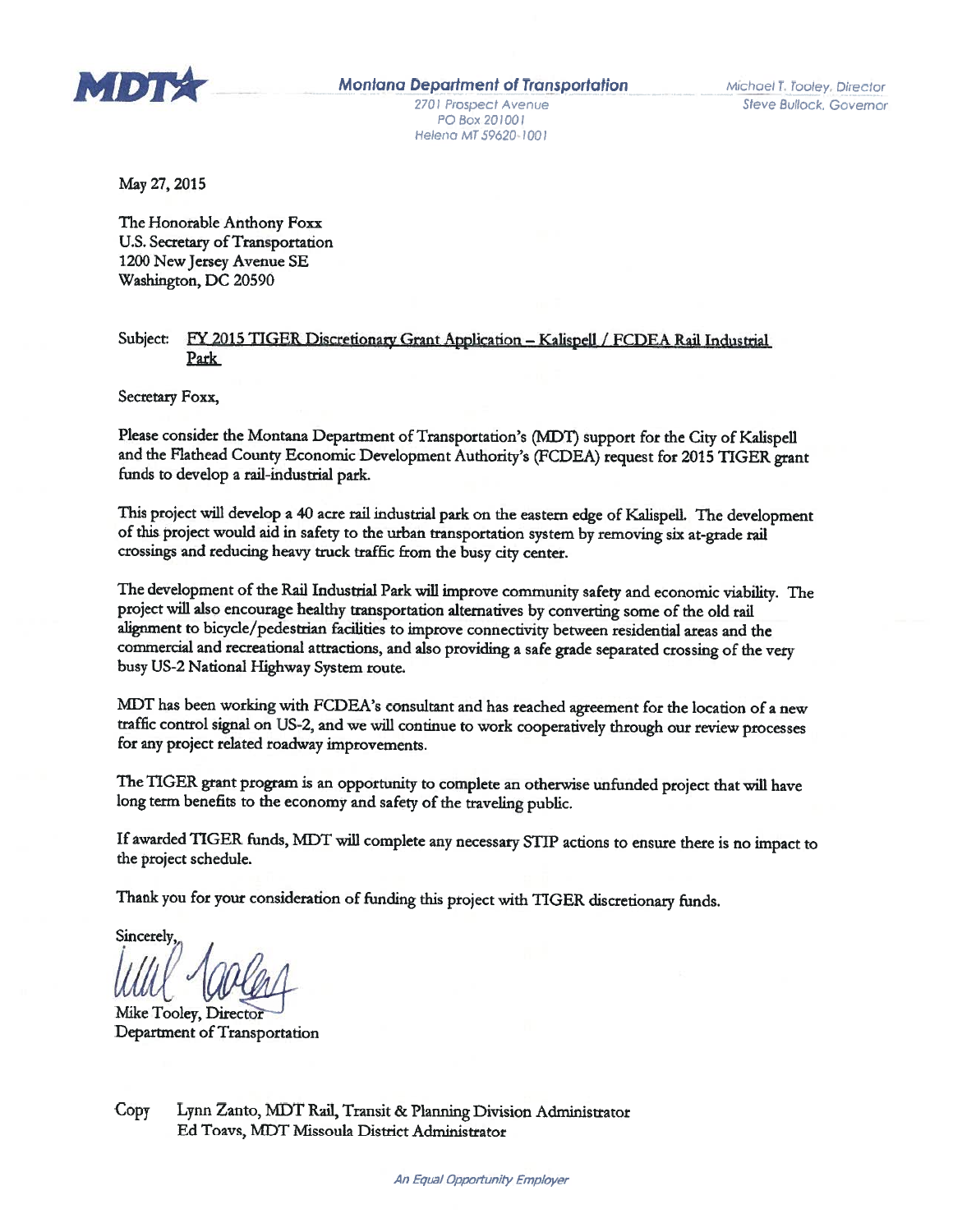

Northwest Montana Head Start 79 7th Avenue East North Kalispell, Montana 59901



406.752.7011 Administration Office

Office FAX 406.755.1916<br>an equal opportunity provider and employer

March 27, 2015

The Honorable Anthony Foxx, Secretary United States Department of Transportation 1200 New Jersey Avenue, SE Washington, DC 20590

Dear Sir:

The City of Kalispell, Montana is applying for the US Department of Transportation TIGER 2015 Discretionary grant to help build the Glacier Rail Park and Kalispell Core Area Development and Trail. I am writing to ask for your support.

Northwest Montana Head Start has three centers in Flathead and north Lincoln Counties. We have 145 children ages 3-5 at the Kalispell Center and their fenced playground is on a hill just above the tracks overlooking a beautiful city park. In order to get to the park, the children must take a <sup>15</sup> minute bus ride to avoid walking across the train track. Converting the tracks to a public path would be of great benefit to our children and families, allowing easy access to the city park and its recreational and educational opportunities.

Upgrading this section of town into an urban parkway would also eradicate a transient population that inhabits the undergrowth along the tracks. Despite police efforts to relocate or assist with sheltering, this population continues to occupy the railroad right-of-way near our preschool.

Thank you for considering Kalispell's grant request for revitalizing our community.

anBun

Aaron Boysen, Chair Board of Directors Northwest Montana Head Start /hm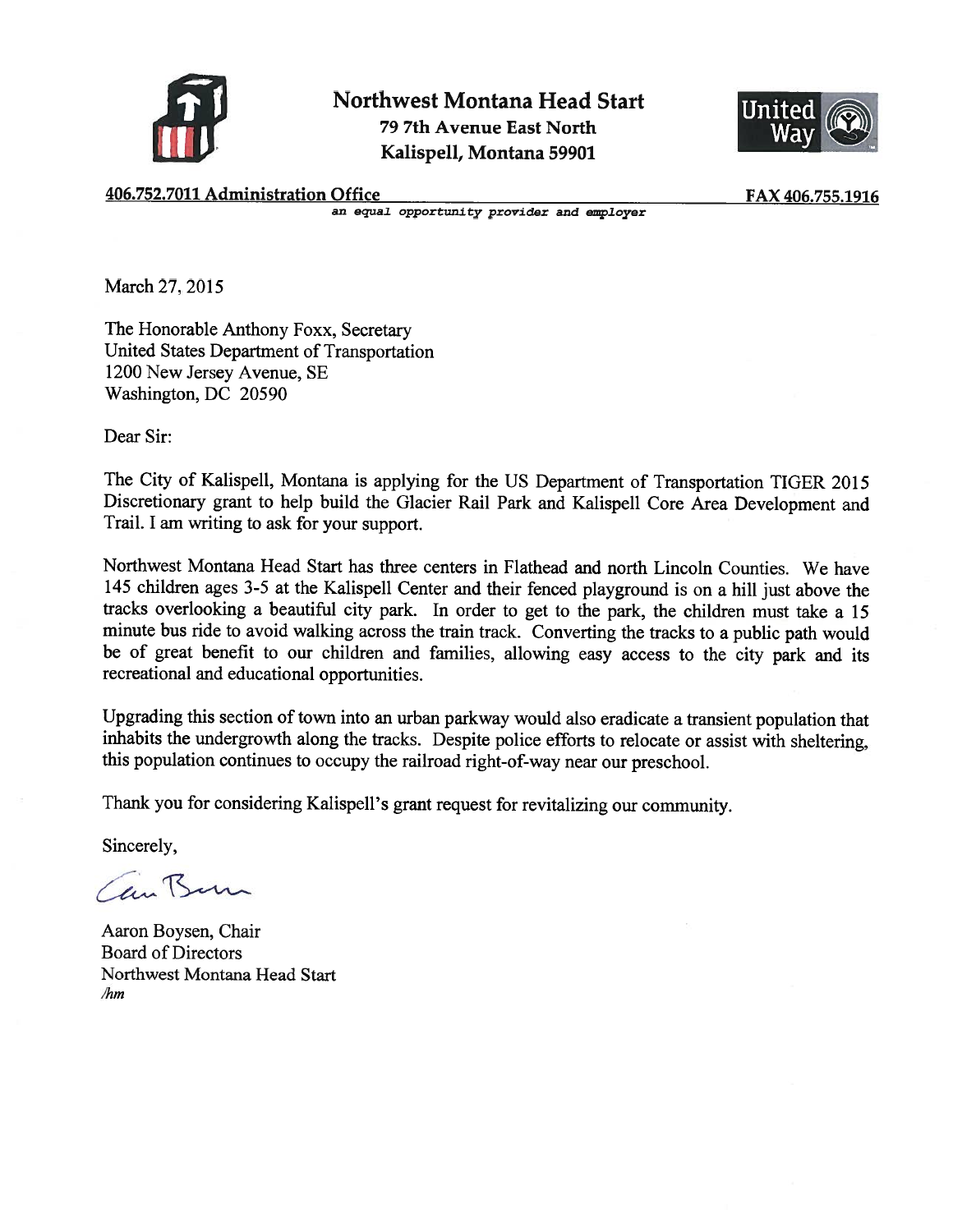

Eagle Transit 160 Kelly Road Kalispell, MT 59901 406.758.2427

May 27, 2015

The Honorable Anthony Foxx, Secretary U.S. Department of Transportation 1200 New Jersey Avenue, SE Washington, DC 20590

Re: Support for Glacier Rail Park/Kalispell Core Area Development and Trail TIGER Grant Application

Dear Secretary Foxx:

I am writing on behalf of Eagle Transit to express suppor<sup>t</sup> for the City of Kalispell and the Flathead County Economic Development Authority's (FCEDA) gran<sup>t</sup> application to secure funding for the Glacier Rail Park/ Kalispell Core Area Development and Trail project.

The project focuses on removal of track in the downtown Kalispell area and relocation of the two remaining rail businesses to <sup>a</sup> new rail park. Removing the existing track in the Core Area will greatly reduce idle emissions from our public transit busses. Six of our Eagle Transit busses cross the railroad tracks in the Core Area 250 days per year, 30 times <sup>a</sup> day, 7500 times per year, stopping to check for trains each time. Track removal will eliminate those stops and the corresponding idle time to lower emissions and improve traffic flow. Moving the tracks will also increase bus and pedestrian safety and allow for development in the downtown area that is pedestrian-friendly and inclusive of public transit access.

We strongly urge approval of this grant application as the investment will enhance the economic vitality of the community as a whole, further downtown revitalization efforts and encourage the type of development that supports alternative transportation.

**Sincerely** 

Transportation Manager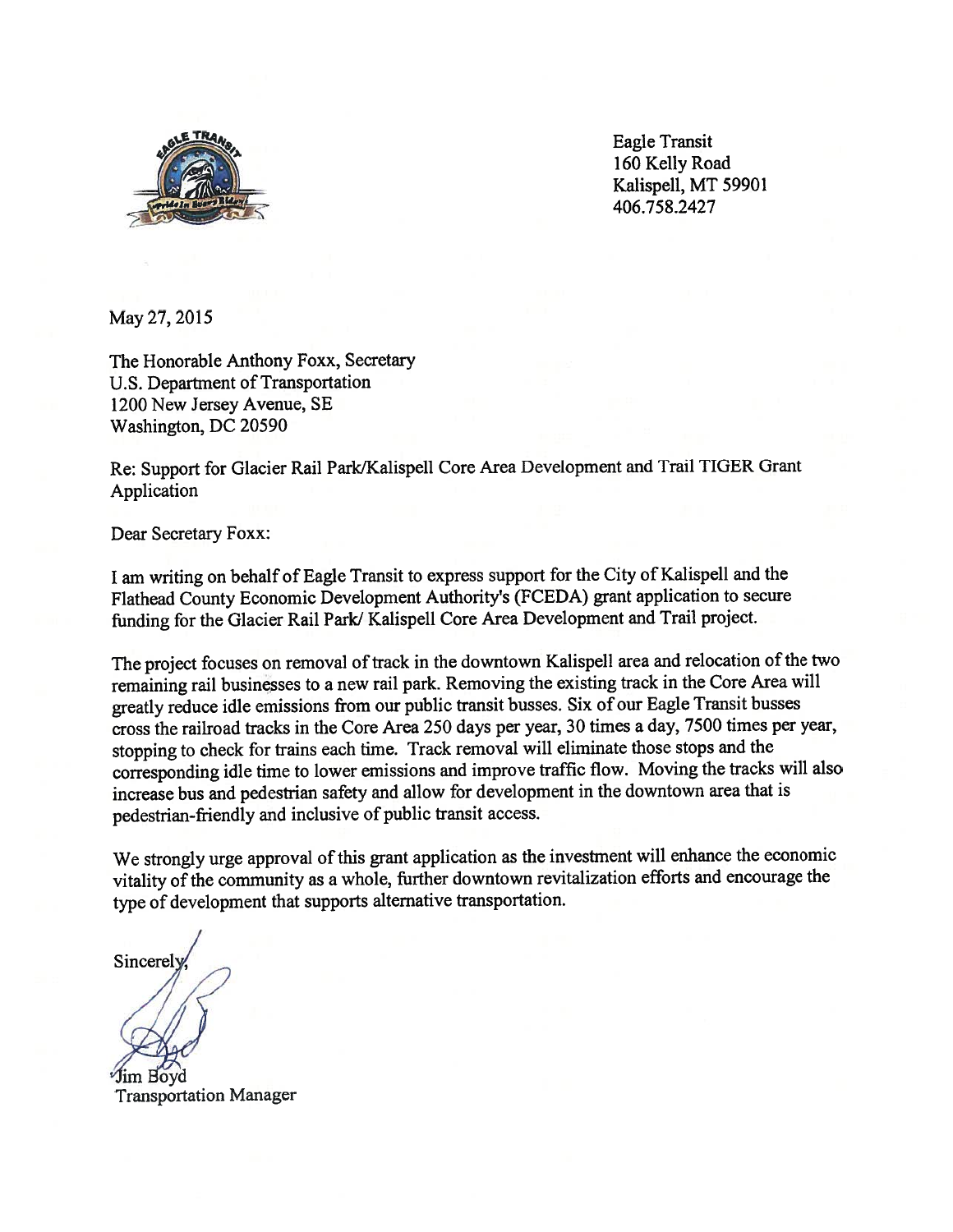

City of Kalispell

Post Office Box 1997 - Kalispell, Montana 59903-1997 Telephone (406) 758-7701 Fax - (406) 758-7758

June 2, 2015

The Honorable Anthony Foxx, Secretary U.S. Department of Transportation 1200 New Jersey Avenue, S.E. Washington, DC 20590

RE: Glacier Rail Park/Kalispell Core Area Development and Trail Project

Dear Secretary Foxx,

On behalf of the City of Kalispell Economic Revolving Loan Fund Committee, <sup>I</sup> am sending this letter in support of the Glacier Rail Park/Kalispell Core Area Development and Trail project application for which the City of Kalispell and Flathead County Economic Development Authority (FCEDA) are requesting Transportation Investment Generating Economic Recovery (TIGER VII) grant funding.

A \$10 million investment of TIGER funds in this existing project will leverage nearly \$11.2 million in local, non-federal match contributed by the City of Kalispell, FCEDA and BNSF Railway to bring Glacier Rail Park and Kalispell's downtown and Core Area to their fullest potential for economic growth. The City of Kalispell Economic Revolving Loan Fund Committee anticipates that loan requests to the City using our revolving loan funds will increase as a result of the implementation of this grant in the City of Kalispell. Our committee is committed to working with new and existing business in Kalispell, particularly in the downtown and Core Area, which intend to expand, redevelop and retain or create jobs for the community.

TIGER grant funds would not only facilitate the growth and redevelopment of the Core Area, but also fast-track the development of Glacier Rail Park, in turn creating a location for existing businesses to consolidate operations and increase rail traffic use and for new and relocating businesses to improve efficiencies and cut costs while expanding their rail use. Significant strategic and financial partnership between the City of Kalispell, Flathead County Economic Development Authority, BNSF Railway, Mission Mountain Railroad/Watco Companies and Cenex Harvest States (CHS) has already taken place and will continue as the project proceeds.

The City of Kalispell Economic Revolving Loan Fund Committee strongly urges approval of this grant application as the investment in infrastructure will enhance the economic vitality of the community. The development will encourage businesses to invest in their own growth resulting in the creation of jobs, diversity in the economy and a broader tax base. The City of<br>grant appl<br>community<br>the creation

Dave Hanson Senior Member City of Kalispell — Economic Revolving Loan Fund Committee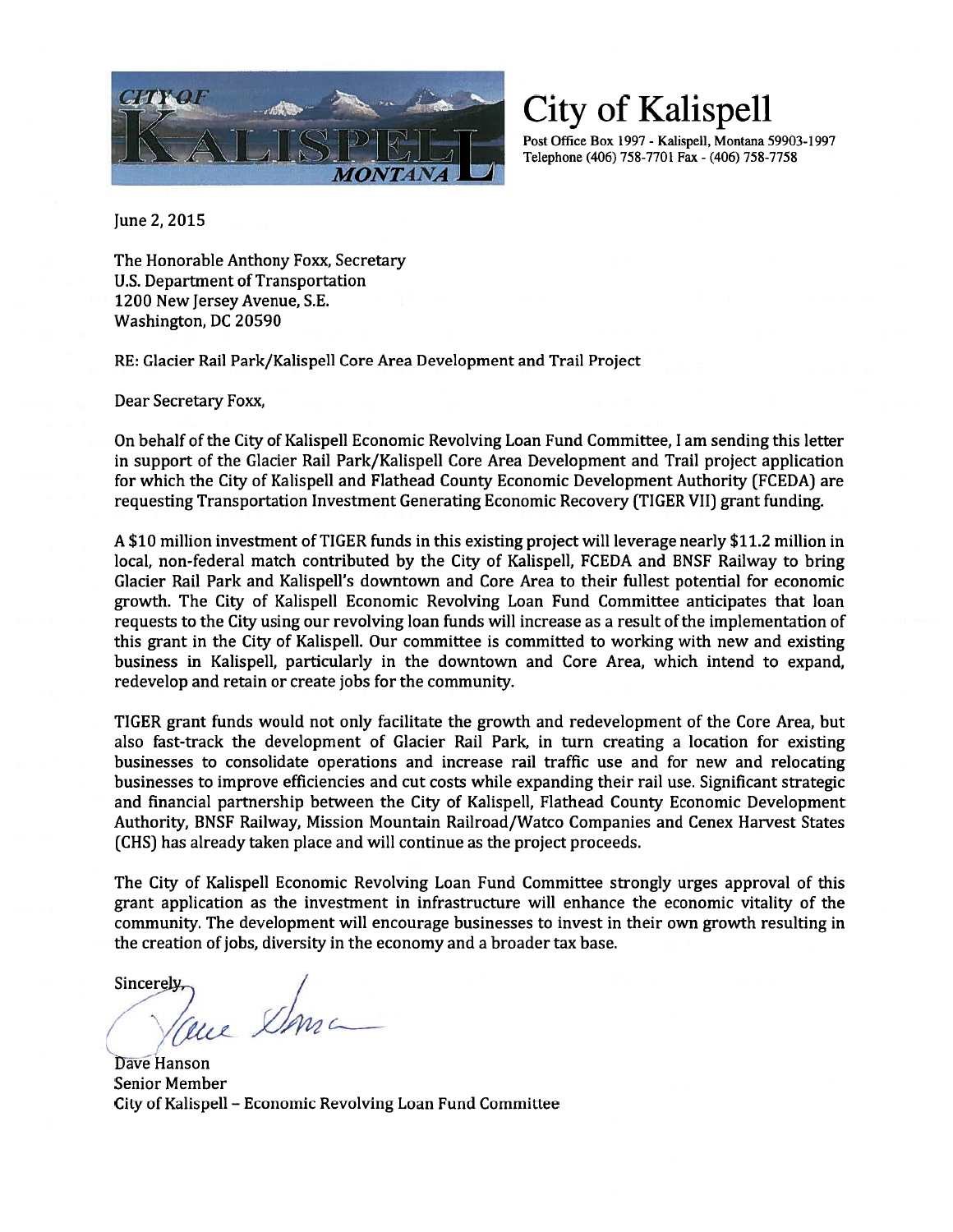

Planning Department  $201$  1<sup>st</sup> Avenue East Kalispell, MT 59901 Phone: (406) 758-7940 Fax: (406) 758-7739 www.kalispell.com/planning

May 27, 2015

US Secretary Anthony Foxx U.S. Department of Transportation 1200 New Jersey Avenue, SE Washington, DC 20590 RE: Project Name/TIGER VII Grant Application

### Subject: Glacier Rail Park & Kalispell Core Area Development and Trail/ TIGER VII Grant

Dear Mr. Foxx,

I'm writing, as Chairman of the Kalispell Technical Advisory Committee (TAC) in support of the City of Kalispell and the Flathead County Economic Development Authority's TIGER 7 grant application to develop a rail-industrial park on what was previously the Knife River Gravel facility, and correspondingly build a two mile long connecting trail on the proposed surplus railroad line that now bisects the core area of Kalispell.

The focus of this project is two-fold. The proposed \$21M investment in rail, road and utility infrastructure will leverage the area's access to the BNSF rail line, resulting in job creation and the more efficient use of both public and private resources. A \$10M investment of TIGER funds in the existing project will leverage \$11.1 M or more in funds from city, county, Burlington Northern Santa Fee and other private funds to bring this recently purchased property to its fullest potential for economic growth. The second component of this plan is the relocation of the two rail users in downtown Kalispell to the rail park in order to facilitate the removal of track currently strangling the downtown area and hampering new and appropriate development while providing an appropriate location for industrial development. The final component will then be to vacate the railroad R/W and construct a multi-use trail through the heart of Kalispell connecting the rail park with downtown Kalispell, the nearby medical community, community college and residential neighborhoods.

In addition Kalispell and the core area of Kalispell are bisected by two major highways on the NHS system; US 2 and US 93. Traffic volumes at the intersection of these two highways, according to the MDT Trip Count, ranged from 24,000 – 27,000 vehicle trips/day in 2014, the most recent year of publication. Within 200 yards of this intersection, BNSF railroad tracks parallel US Highway 2 east—west across the entire city. Over a two mile stretch, only 6 crossings are permitted, all of them at grade. This project will provide up to 4 additional complete streets to be constructed across the vacated rail line offering significantly improved north-south connectivity for pedestrians and vehicles, almost doubling the number of connections that now exist.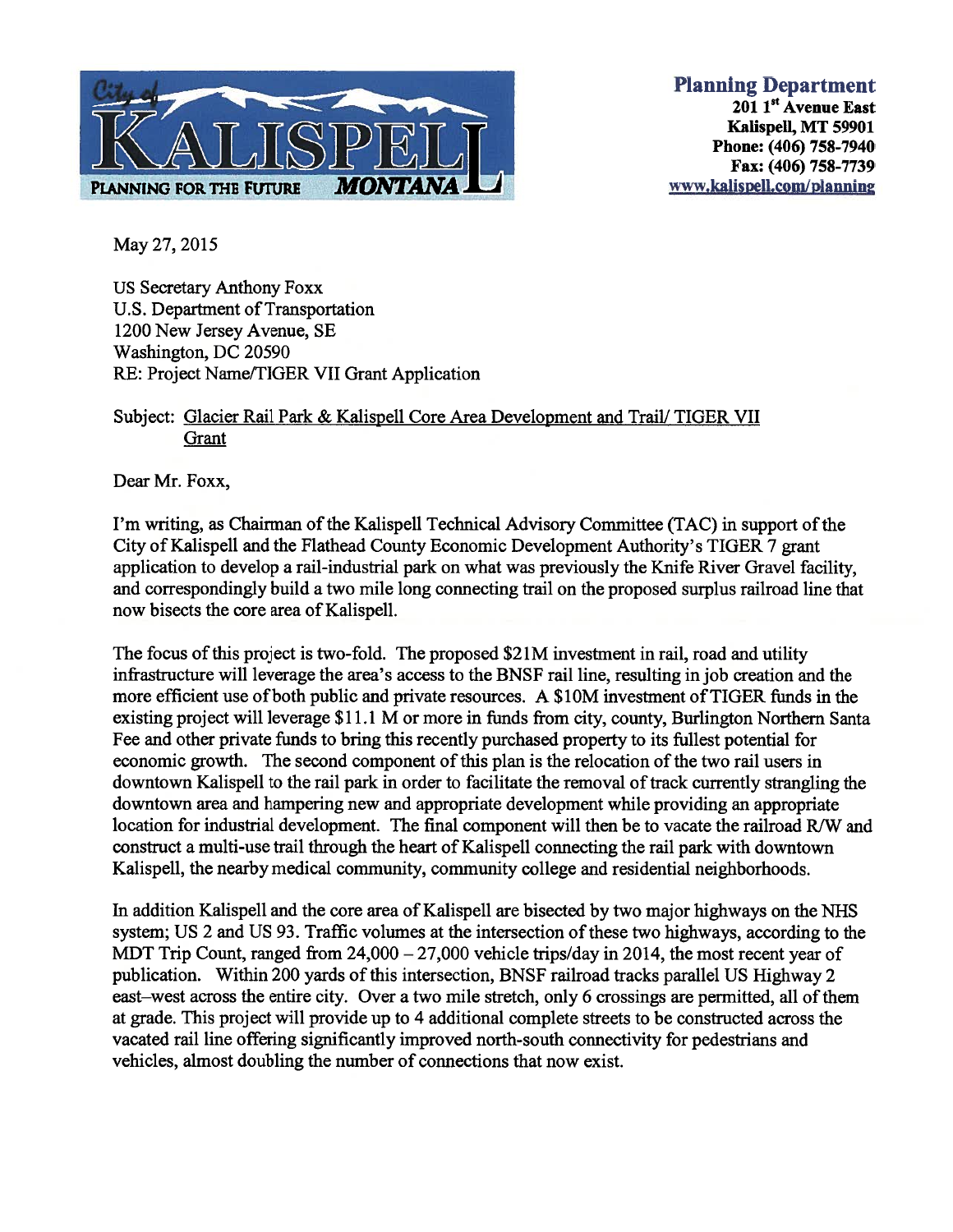Removal of truck traffic in the downtown has been a primary goal of Kalispell for over 20 years. CENEX Harvest States grain elevators are a major truck traffic contributor/generator in downtown Kalispell. Each 54 car train that comes into CENEX (downtown Kalispell) requires approximately 216 grain semi's to come into downtown Kalispell via US 2 or US 93 as well as many side streets in a 48 hour period to off-load into the train. This activity goes on throughout the year but is especially busy during harvest (August) which is the busiest traffic time for Kalispell being the peak of the tourist season.

We understand that as the last 2 rail users leave their current location, because of the presence of the new rail industrial yard, the rail abandonment and removal is eminent and will be replaced with a pedestrian trail through the heart of downtown Kalispell. This action would be instrumental in allowing redevelopment to occur in downtown Kalispell. It would remove a significant barrier to north-south traffic and open up the possibility for new north-south traffic crossings, serve to connect the east side of Kalispell with the west side of Kalispell via a safe pedestrian route, and it would connect the unincorporated community of Evergreen on the east side of Kalispell with Kalispell proper. Finally it would connect Woodland Park, the largest park in Kalispell, and the Willow Glen Trail with the Somers to Kila Trail system, which was built in a joint effort that included Montana Department of Transportation funding, creating a 22 mile long pedestrian trail showpiece connecting the communities of Somers, Kalispell and Kila and providing alternate pedestrian access routes in the greater Flathead County.

In closing the Kalispell TAC supports this project and looks forward to working with Kalispell and FCEDA as this project develops.

Sincerely,  $\bigcap_{\mathcal{A}} \bigcap_{\mathcal{A}} \bigcap_{\mathcal{A}}$ 

Thomas R. Jentz, Chairman Kalispell Technical Advisory Committee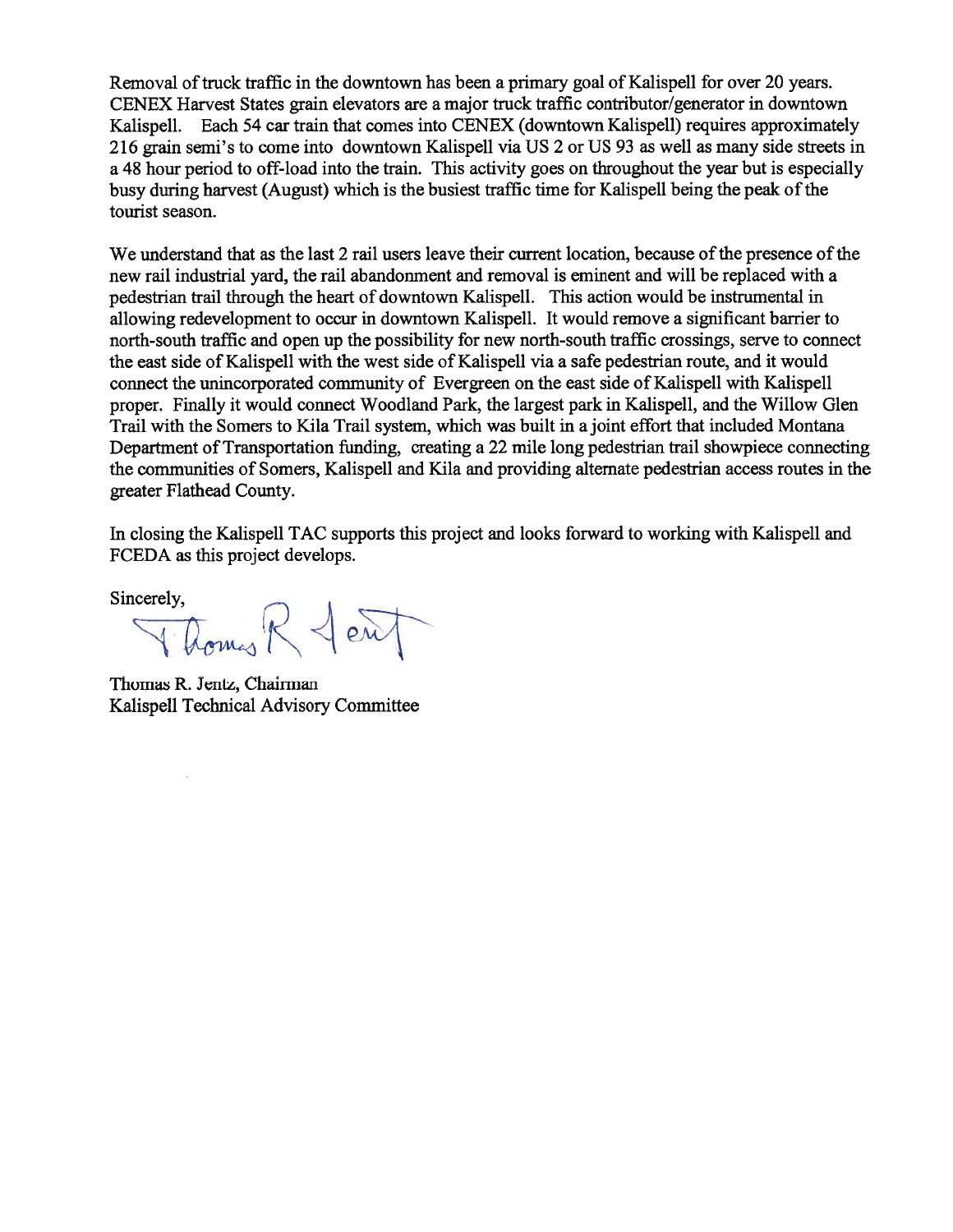

City of Kalispell

Post Office Box 1997 - Kalispell, Montana 59903-1997 Telephone (406) 758-7701 Fax - (406) 758-7758

May 28, 2015

The Honorable Anthony Foxx, Secretary U.S. Department of Transportation 1200 New Jersey Avenue, SE Washington, DC 20590

Re: Glacier Rail Park/Kalispell Core Area Development and Trail Project

Dear Secretary Foxx,

On behalf of the Kalispell Urban Renewal Agency, <sup>I</sup> am sending this letter in support of the Glacier Rail Park/Kalispell Core Area Development and Trail project application for which the City of Kalispell and Flathead County Economic Development Authority (FCEDA) are requesting National Infrastructure Investments (TIGER VII) grant funding.

A \$10 million investment of TIGER funds in this existing project will leverage over \$11.1 million in local, non-federal match contributed bythe City of Kalispell, FCEDA and BNSF Railwayto bring Glacier Rail Park and Kalispell's downtown and Core Area to their fullest potential for economic growth. The City of Kalispell Urban Renewal Agency anticipates that Tax Increment Financing (TIE) projects will result from the implementation of this grant in the Core Area. We are committed to working with businesses in the Core Area who are interested in using TIE funds to assist with the expansion, redevelopment, or new build of their buildings. Our West Side Urban Renewal- Core Area TIE Policies, Procedures, and Programs manual was recently adopted by Kalispell City Council and allows for TIE funding assistance with projects such as façade improvement, rehabilitation, code compliance, shared utilities, and site demolition and preparation to name a few.

TIGER grant funds would not only facilitate the growth and redevelopment of the Core Area, but also accelerate the development of Glacier Rail Park, in turn creating a location for existing businesses to consolidate operations and increase rail traffic use and for new and relocating businesses to improve efficiencies and cut costs while expanding their rail use. Flathead County Economic Development Authority has been planning and preparing to create a rail served industrial park for over ten years, purchasing property and setting aside funds to prepare for an opportunity that will truly benefit businesses and communities throughout northwest Montana. Significant strategic and financial partnership between the City of Kalispell, Flathead County Economic Development Authority, BNSE Railway, Mission Mountain Railroad/Watco Companies and Cenex Harvest States (CHS) has alreadytaken place and will continue as the project ensues.

We strongly urge approval of this grant application as the investment in infrastructure will enhance the economic vitality of the community. The development will encourage businesses to invest in their own growth resulting in the creation of jobs, diversity in the economy and a broader tax base.

arc Rold

Marc Rold Chairman City of Kalispell - Urban Renewal Agency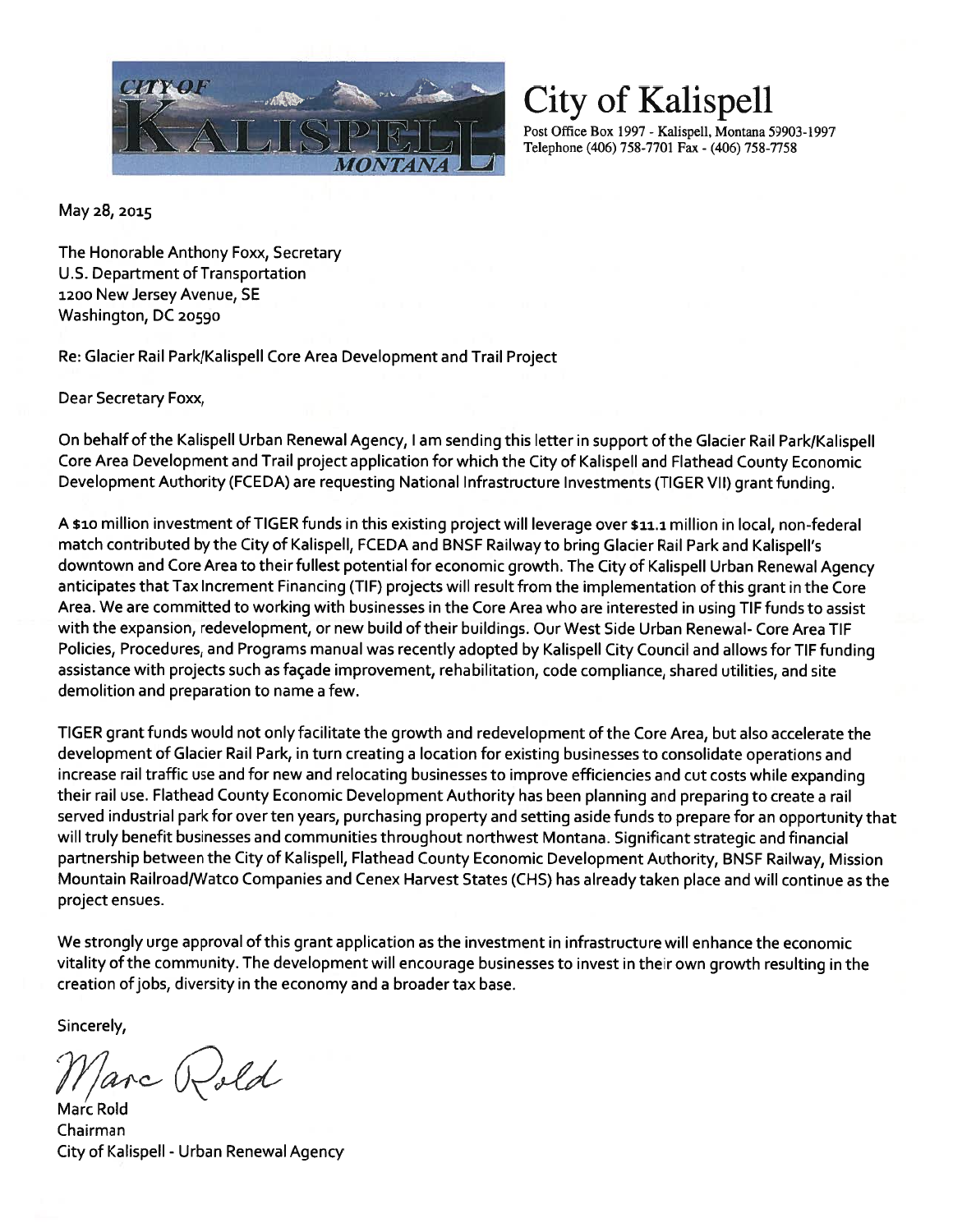

# Montana Department of **ABOR & INDUSTRY**

May 28, 2015 Governor Steve Bullock Commissioner Pam Bucy

Workforce Services Division

The Honorable Anthony Foxx, Secretary U.S. Department of Transportation 1200 New Jersey Avenue, S.E. Washington, DC 20590

RE: Glacier Rail Park-Kalispell Core Area Development and Trail Project

Dear Secretary Foxx:

On behalf of the Flathead Job Service <sup>I</sup> write in support of the Glacier Rail Park- Kalispell Core Area Development and Trail project for which the City of Kalispell and the Flathead County Economic Development Authority are requesting TIGER VII funding.

This \$1OM request in TIGER funding will help build the new Glacier Rail Park, move rail-service for Kalispell's last rail-served businesses to the rail park and convert the old rail line through Kalispell into a 2-mile bike and pedestrian trail. This project will provide an alternative transportation corridor that connects citizens of this economically disadvantaged section of the community to work and education opportunities while allowing for redevelopment of 44 acres of vacant, blighted, brownfields properties creating new vitality in the center of the community.

The northwest region of Montana is historically a center for wood products industry, agriculture, mining and aluminum production but as our economy evolves the importance of maintaining a connection to national and international markets continues to be vital to the stretch of the region's economy. Construction of Glacier Rail Park will increase connections for all rural Montana businesses to domestic and international ports, allowing Montana's small businesses, agricultural producers, manufacturers and consumers to efficiently ship and receive goods.

Further, the agreement to remove the tracks from the center of Kalispell as well as the relocation of heavy industry from Kalispell's Core Area to Glacier Rail Park will encourage revitalization of this area, stimulating new investment and job creation. The Kalispell community views the Glacier Rail ParklKalispell Core Area Development and Trail project as the catalyst for developing the heart of Kalispell into a thriving community for the future.

This project is a result of years of planning and collaboration between the City of Kalispell, Flathead County, the residents of the Core Area and local businesses. The results of this project will be both immediate and long-term, benefitting the community with job creation, improved infrastructure, an improved quality of life for community residents and a solid investment in the future.

Sincerely,

Bill Nelson, Manager Flathead Job Service

FLATHEAD JOB SERVICE 427 First Avenue East, Kalispell, MT 59901 PHONE (406) 758-6200 FAX (406) 406-758-6210 Auxiliary Aids and Services are available upon request to individuals with disabilities An Equal Opportunity Employer